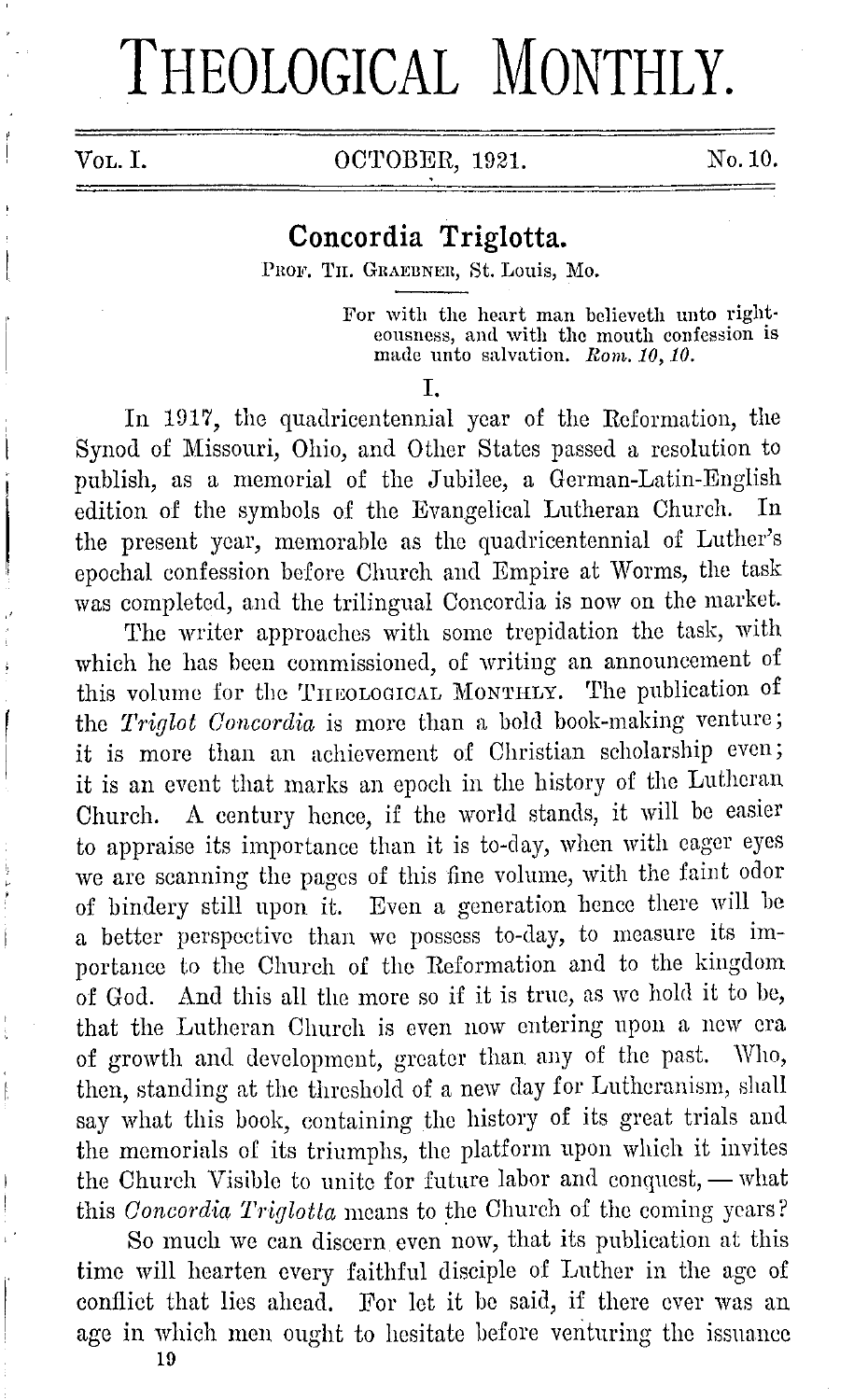# **THE THEOLOGICAL OBSERVER.**

## Swedish Lutherans at the Parting of the Ways.

The unholy union of Church and State which exists in Sweden has precipitated an issue which plainly indicates tho fork in the road for the Lutheran Church of that country. Both the upper and the lower houses of the Riksdag have asked the King not to sanction the use of the new hymn-book, adopted and recommended at the late meeting of the Ecclesiastical Assembly. The Riksdag had authorized the revision of the hymnal. Since 1868 committees had been at work, the changes had been fully discussed by annual assemblies since, and finally tho revised book was adopted and recommended for use in the congregations. Now the Riksdag refuses to sanction the use of the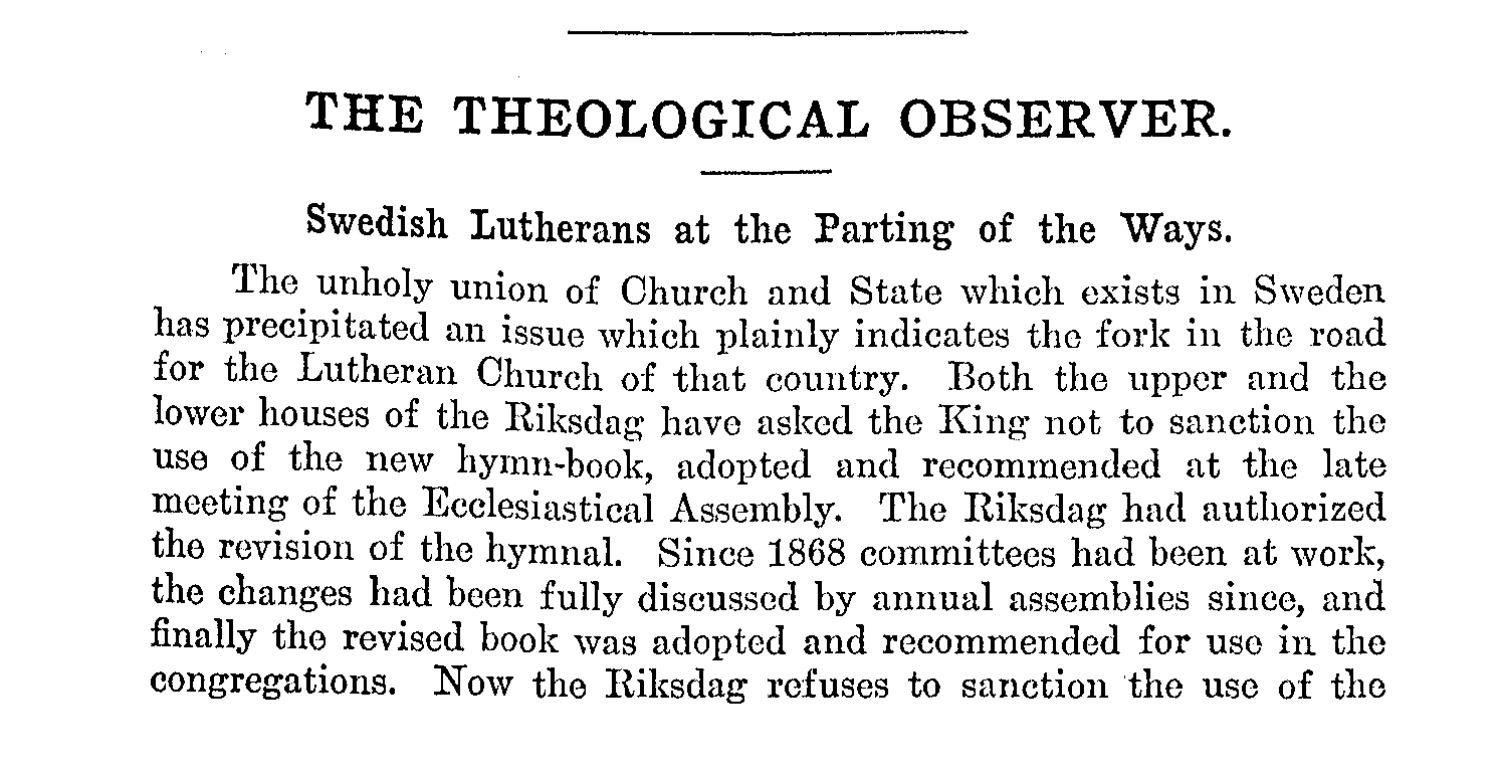book. The editor of *Augustana* (Rock Island) pronounces the hymnal, as revised, to be of excellent character. It seems as if precisely the religious conservatism evident in the work of the revisers has caused the rejection of the book. The majority of the Riksdag, says a contributor to the *Lutheran,* "consists not only of the unchurchly and indifferent, but many of them prefer no religion at all." The writer then says: "If the Riksdag can control the use of the hymn-book, what will prevent it from controlling other religious books which the Church does not want and cannot use?  $\ldots$  Is it possible that the time is drawing near when the Church must disobey the temporal power or deny the Savior?"

We should formulate this question differently: Is it possible that the Lutherans of Sweden will, through this action of the godless element in power, be led to investigate the advantages of complete separation of Church and State? Will they be brought to realize the contradiction which exists between the state-church system of Sweden and tho sixteenth and twenty-eighth articles of the Augsburg Confession, the official creed of Swedish Lutherans? Will they begin to see that caesaropapism in the end will prove in Sweden, as it has proved everywhere since the days of Constantine, a millstone around the neck of the Church?

The Lutheran Church of Sweden is an established church, the King being *sumrnus episcopus.* It is by virtue of his right of "oversight, care, and protection of the Church and Congregation of God in Sweden". that the Riksdag by formal resolution calls upon him to reject a hymnal adopted by the General Church Assembly composed of tho bishops, representatives of the clergy, and thirty laymen at large from the realm.

While the issue as to who shall rule the affairs of Lutherans in Sweden, - the Church through its duly elected representatives, or parliament, - is clearly drawn through this interference of the lawgivers with the declared will of the General Church Assembly, it cannot bo said that this is the first or even the most notable instance of unwholsesome reaction of political authority upon the life of the Church in Sweden. Archbishop Ekman died in 1913, and a general vote of the proper authorities was taken with reference to his successors and forwarded to tho King, who has the power of final choice. Two "conservative" bishops received the highest votes, Danell 14, and Eklund 13, while the rationalistic professor of Upsala, then lent temporarily to Leipsic, Nathan Soederblom, received only six, and this amid much division of the constituency at work with the third place. The King, it was said, did not wish to select Sooderblom, as his own leanings have been rather "conservative." But the Council of State urged him "for political reasons" to do so, "perhaps," - we were informed at the time by an American Swedish Lutheran who possessed "inside" knowledge, - "to offset the bitter feeling in radical ranks against the King's *army policy*" — !

Soederblom's election came not only in contravention of the declared preferences of the nominating bodies, but as a stinging rebuff to the Christian convictions of Swedish Lutherans. Soederblom rep-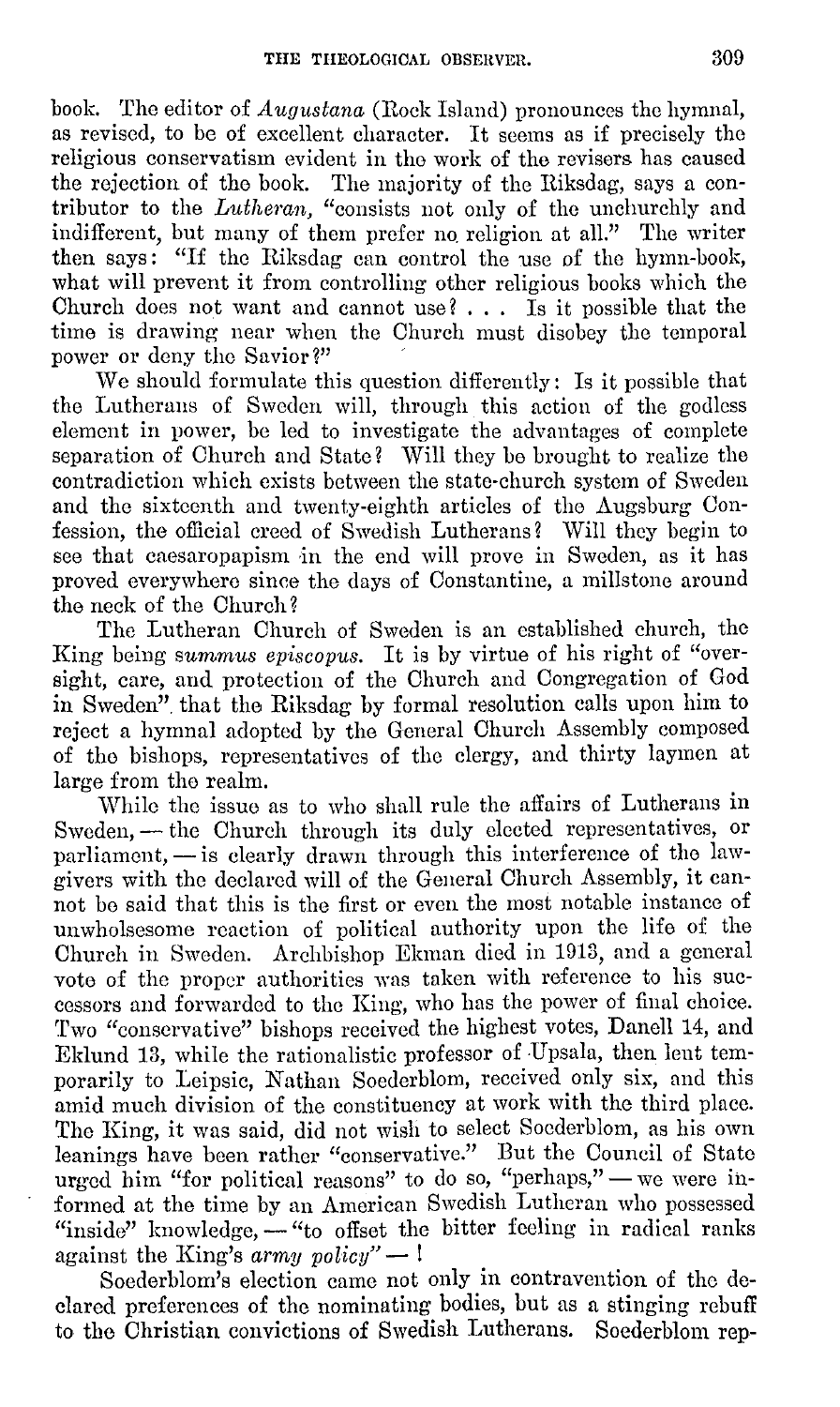resents the Troeltsch type of Science of Religion rationalism, the most extreme form of the New Theology. While an amiable man and a brilliant scholar, he has, in his *Religionsproblemet* and other works, undermined all faith. Jehovah is to him, as to the *Religionsgeschichtler* generally, an "animistic" divinity, "a genuine nature-god, an animistic, exacting will with strong and violent expressions." When in 1914 he published his *Origin of the God-Faith*, Prof. Adolf Hult of Rock Island Theological Seminary confessed that a reading of it wakened within him "a cry of horror and a wail of piercing sorrows at the utter devastation which reigns in the decadent liberalism." Concerning another work, published in the same year, the dean of Science of Religion theologians, Prof. Troeltsch, in the *Theologische Literaturzeitung,* aflirms his perfect agreement with Soederblom in his position, which, says Troeltsch, definitely removes the distinction between *Ileidentum* and the Christian system of belief. And when this frankly naturalistic and evolutionistic theologian, who is in full accord with Harnack, Bossuet, Harper, and the rest of the moderns in his rejection of overy element of Christian belief, was elected archbishop of Sweden, the *Lidheran Companion* reported: "The Augustana Synod has responded to the recent invitation from Sweden to take part in the inauguration of the newly appointed Archbishop Nathan Soedcrblom by the appointment, through its oflicers, of Dr. L. G. Abrahamson," - editor of the official organ, *Augustana*, - "to represent the Synod on that solemn occasion." **Dr.** Abrahamson was present at the installation, and the organs of the Augustana Synod at the time brought complete and enthusiastic descriptions of the solemn pomp of the ceremonies.

Opinion among Lutheran Swedes in America is divided with reference to the relation which the Augustana Synod ought to sustain towards the state-church of Sweden. As late as 1919 fraternal greetings were exchanged between Archbishop Soederblom and the Augustana convention. Writing in the *Lutheran* of October 26, 1911, a Swedish American contributor, after establishing the detrimental effect which the connection with tho State has had especially upon the influence of the Church on higher education, asserts that "it would be a sad day when the old historic bond between the Evangelical Lutheran Church and the Swedish nation would be severed." And again: "The Church of Sweden has ever remembered that she has a daughter in the New World, and is now extending loving hands to this daughter in order to establish mutual cordial relations." That such relations ought to exist appeared very desirable to the writer, Dr. C. M. Esbjorn, although in the same article he describes the "fearful inroads" which the  $\bar{N}$ ew Theology had made in the theological faculties of both universities and the clergy, and reports that a man who in his pastoral letter openly denied the divinity of Christ and scoffed at the atonement had been elected to the bishopric in 1910 without a protest from any of tho other bishops. We cannot understand this attitude, though it must be said that it is fairly representative of opinion in the Augustana Synod. We have seen only two or three expressions of Augustana men protesting against tho main-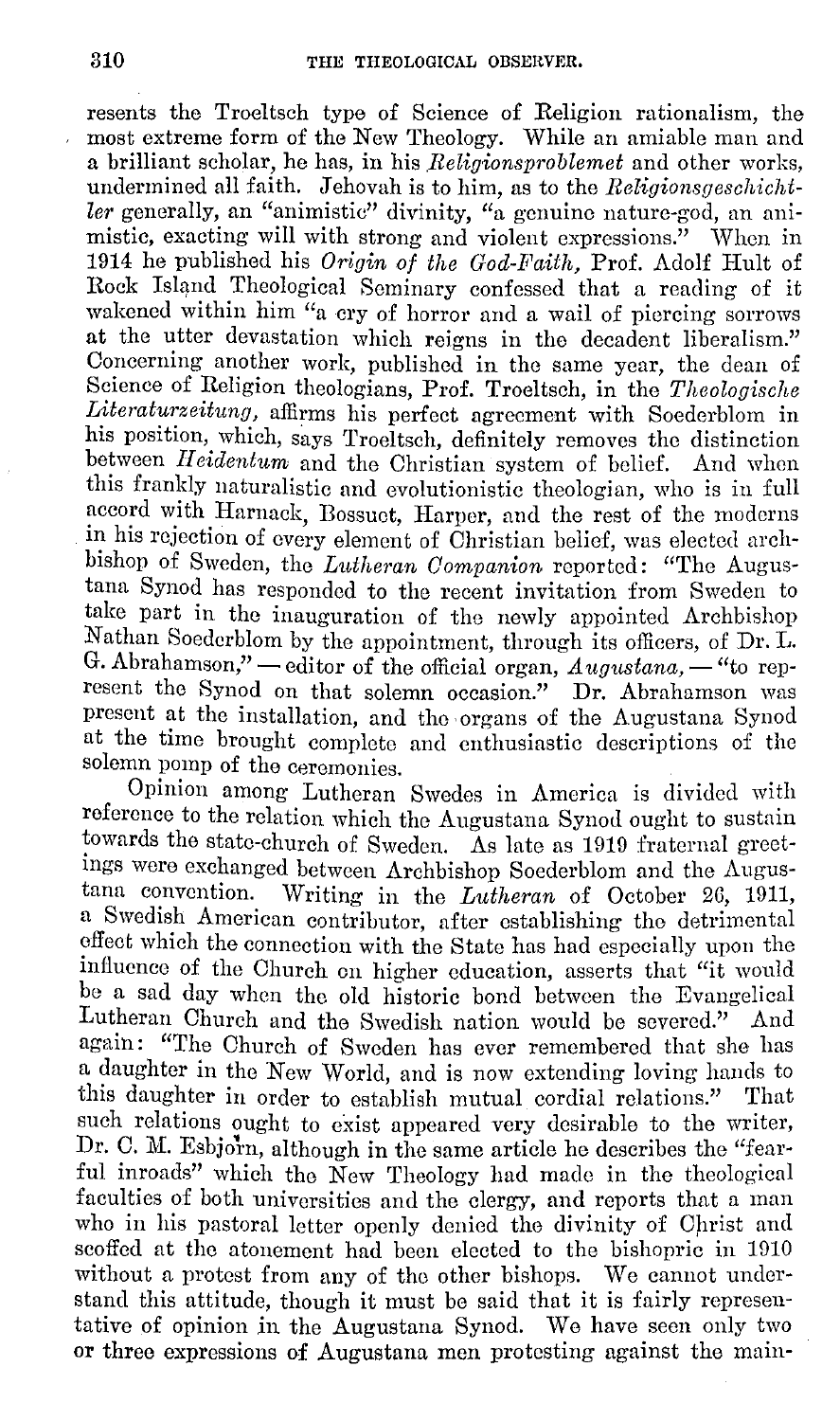tenance of fraternal relations with the Church of Sweden. Until Socderblom turns a "simple Biblical confessor," wrote Prof. Hult in the *Lutheran* in 1014, "the confessional Lutheran Church of America finds itself, at the risk of its conscience-peace, forced to keep separate from all entanglements. 'Gottes Wort und Luthers  $\text{Lehr'}$ ' -- all the glory and the genius of this world dare not entice us by word or deed to betray the unsullied shield of American Lutheran confessionalism." And Rev. Norelius, the venerable ex-president of the Augustana Synod, wrote at the same time, in the *Lutheran Companion:* "The main question with me is not Soederblom and his theological standpoint, but the relation of the Augustana Synod to the state-church of Sweden. . . . I am severely opposed to all entangling alliances with the state-church of Sweden, not because I believe that there are no Christians and no orthodox Lutherans in the Church of Sweden, but because the church people are not allowed to govern that Church according to her laws and regulations, and because the State powers govern tho Church arbitrarily and do so in opposition to the wellknown desires and vote of the Church. Do we need a plainer illustration of this fact than the latest appointment of an archbishop? The majority of the church people have expressed their deep sorrow over this arbitrary act of the state powers. How will this majority of the honest Lutherans of Sweden feel, and what will they think of the Augustana Synod, a free Lutheran Church of America, which sends a representative to Upsala with congratulations upon what has taken place? If that is not an entangling alliance with the state-church I do not know what is."

As for the defiant move of the Riksdag with reference to the new hymnal, we hardly dare to hope for au awakening of Lutherans in Sweden to the iniquitous nature of the state-church system, as a result of this indignity. As a Swedish Lutheran wrote us in 1914: "Many earnest pastors and laymen in Sweden grieve deeply, but in a statechurch Christians are so accustomed to be insulted and betrayed and derided that it is become second nature to be a martyr and silent." Nevertheless, the Lutherans of Sweden are now at the fork in the road. If they have no longer enough moral force to oppose this move of the Riksdag, even at the risk of those material losses which are involved in separation of the Church, as an organization, from the State, their future condition will be worse than their present one. They will definitely, by acquiescence in this outrage of their religious rights, accept the position of not a handmaid even, but of a scullion to the state. And whatever is to be done in this matter must be done by the Swedes themselves. Whether they would have in such a move even the moral support of Swedish Lutherans in America, may seriously be questioned. After entertaining relations of fellowship with the "mother church" for three generations, it would be rather surprising if the Swedish Synod in America would now encourage a move for separation in Sweden, though to every close observer it must become more and more evident that the condition of the statechurch of that country, never ideal, is fast becoming intolerable.

GRAEBNER.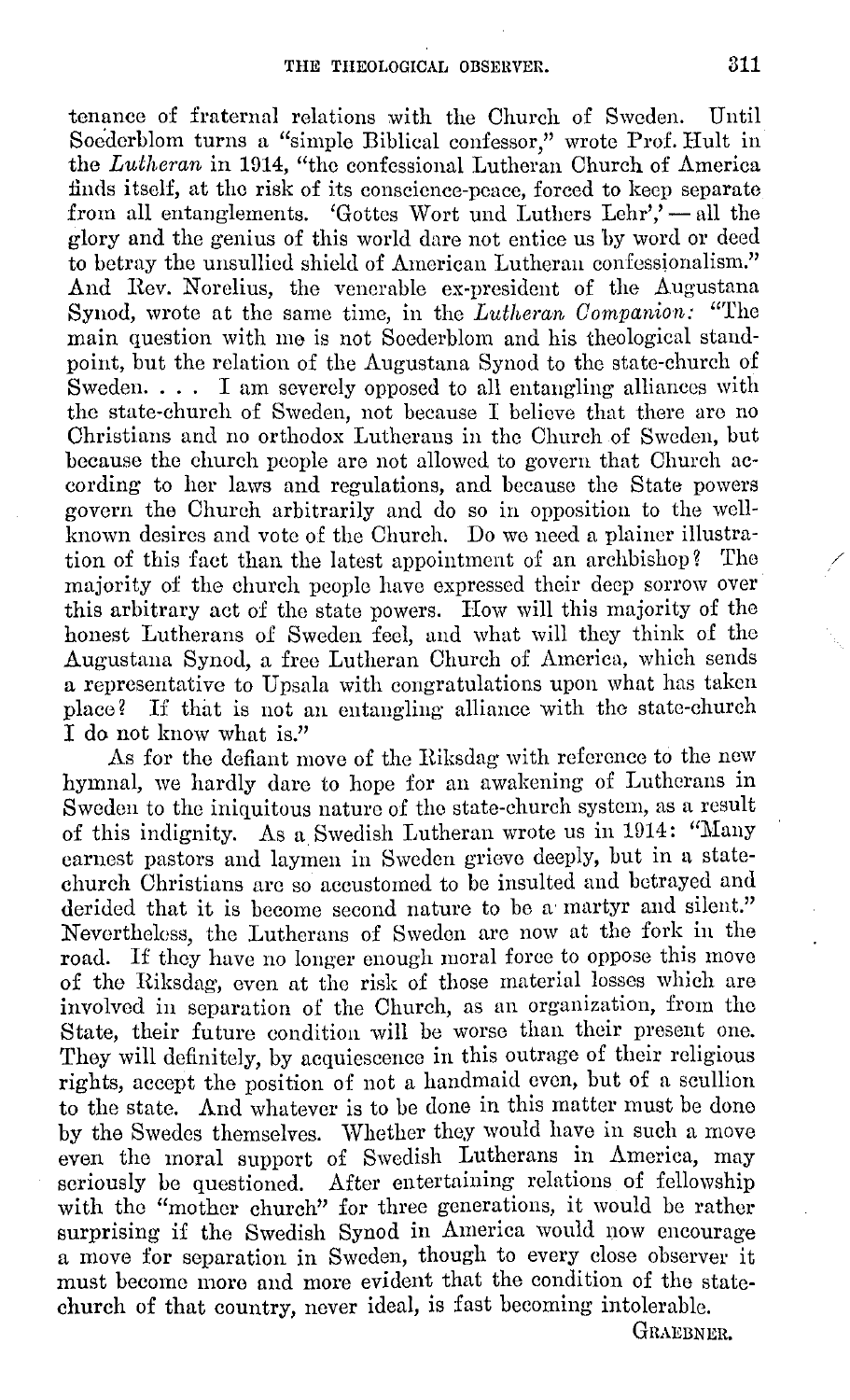### The Bohemian "Away from Rome" Movement.

That a mass-movement away from Roman Catholicism is taking place in Czecho-Slovakia and has even now gained great momentum, seems to be confirmed by recent private advices. In a communication addressed to American Presbyterians, Dr.James I. Good, writing from Carlsbad July 17, refers to a celebration, by an open-air meeting of 10,000, on June 21, of the anniversary of the execution, by Austrian Catholics, of 27 Protestant nobles in the city hall square of Prague in 1621. Professor Good then continues: -

"But what I am writing is back of this festival. As doubtless you know, there is a great spontaneous movement out of the Catholic Church, a movement still growing in power. The new Czecho-Slovak Church claims 850,000 members. It is a cross between Protestantism and Catholicism. It retains tho Catholic mode of worship, in the Bohemian instead of the Latin language, and has repudiated the authority of the Pope, permits the priests to marry (and insists upon the free circulation of the Holy Scriptures and the right of private interpretation). The Protestant Church - Czecho-Slovak Brethren - is reaping results from this movement. Fifty thousand have been added to it in the last six months. The Catholics come of their own free will by scores and join the Church. As a result of such a mass movement, the Protestant pastors are becoming dreadfully overworked. A number of them are on the verge of a breakdown, nervously, or in their throats. I have been to several places where, four months ago, there was not a Protestant, and now there are five hundred or more. I know whereof I speak. Just one illustration: I went to Pilsen last Sabbath. Six months ago there were 1,000 Protestants in the city. Now there are 7,000, and in tho vicinity 15,000. There are only two pastors there, one of whom is away on his vacation, almost broken down in health. The other, whom I met, is a frail, but very earnest man, and is almost a nervous wreck. Yet he tells me that around Pilsen this movement has broken out in twenty places. He preaches three times every Sabbath in different places, besides several times a week. He pleaded with mo for helpers. He said, 'Cannot the Presbyterians of America scud over some of their Bohemian preachers?'

"Really, Protestantism has never had a chance like this. This is the largest movement out of Rome since the Reformation. At Pilsen, where the Ozecho-Slovak Church had not yet arisen, there is an open field. They say that Protestantism could get 50,000 adherents if she acts wisely. The people are disgusted with the tyranny and immorality of the Catholic priests; they want greater liberty, and they want to get back to Huss, who is their national idol. The Presbyterian Church could do no greater missionary work for a year or two than to send several Bohemian missionaries here. Now perhaps I have said too much for one who belongs to another Church. I hope you will pardon me. Nothing but this miraculous opportunity for Protestants could make me do so. The Reformed Church [to which Dr. Good belongs] has only three Bohemian churches, but I am coming home to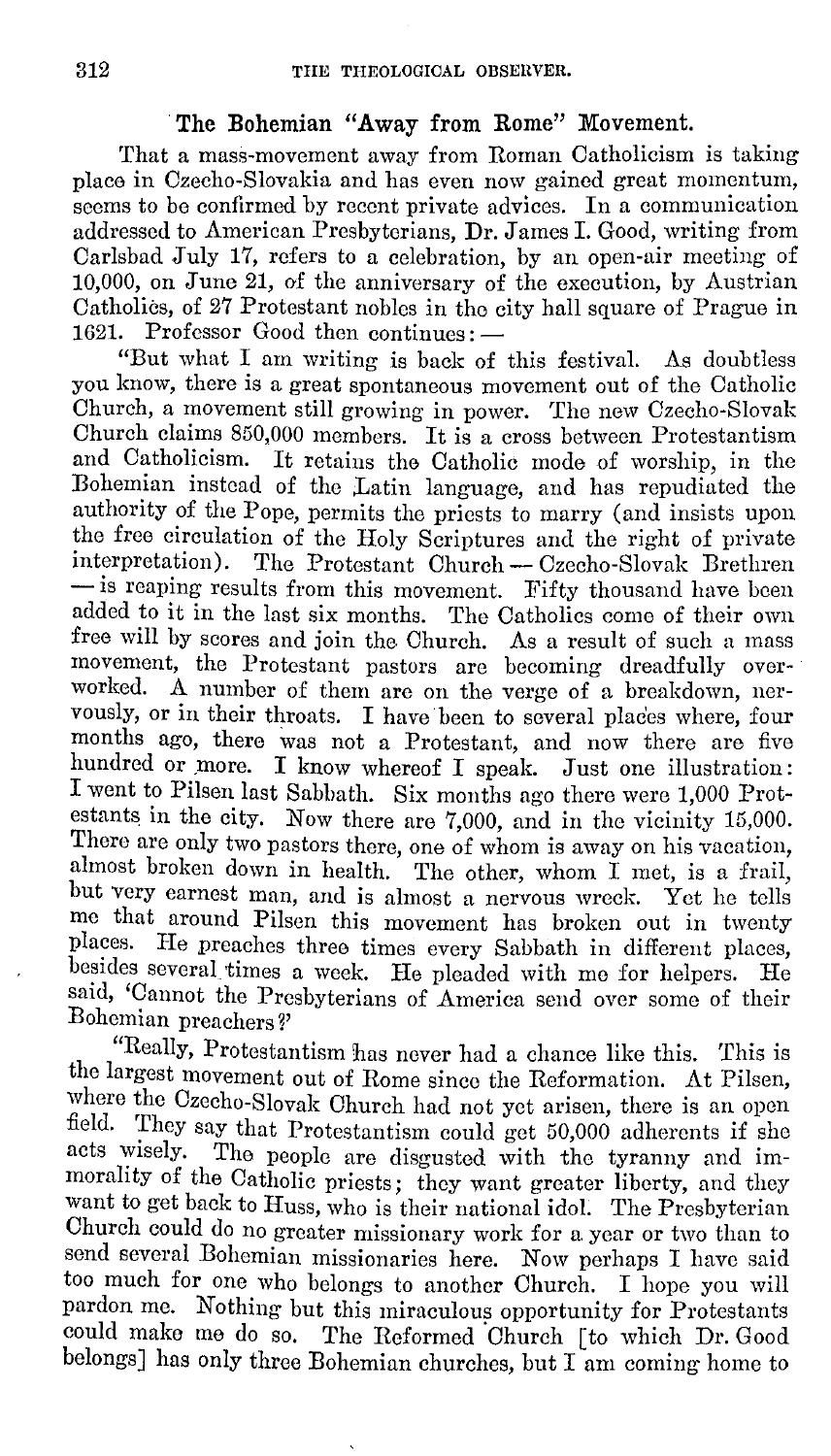stir them up. May the Lord bless you and your work, and may God guide us all in these great matters!"

The writer of this letter, Dr.James I. Good, has been professor of Reformed Church History in Central Theological Seminary of Pella, Iowa. His appeal has found a response in the Presbyterian (North) Committee on Work in Europe, which has resolved to send three men to Czecho-Slovakia "to assist and cooperate with the proper authorities<br>of the historic Reformed and Lutheran Churches" GRAEBNER. of the historic Reformed *and Lutheran* Churches."

## **A Scientist Reviews Prof. Graebuer's Book 011 Evolution.**

We are glad to reprint from the *Moody Monthly*. September issue, Dr. G. M. Price's review of Prof. Graebner's book on evolution. Dr. Price is Professor of Geology at the Pacific Union College, Lodi, Cal. Dr. Price says: --Dr. Price says:  $-$ 

"As a scientist I do not often find any great comfort or enlightenment in reading the average book against the evolution theory when written by a theologian.

"However, this book is au exception to the general ru1c. It is not */*  flippantly nor sarcastically written, but is candid and does not dodge essential points. Its methods of looking at the problem are essentially sound, while the facts adduced arc based on good authorities and are of a fairly modern character.

"Unlike most books on this subject, it is not chiefly occupied in the diverting task of knocking down straw men or of slaying men that have been dead for twenty years.

"It has a good deal to say regarding the moral and religious objections to this doctrine, a phase of the subject that is seldom dealt with adequately by those to whom we naturally look for the develop· ment of this side of the question; and its treatment of the religious history of mankind as a testimony against the application of the theory to this department of life is splendid and shows strong, original work.

"In addition to all this, it is almost the solitary book dealing with this problem which I remember having read which seriously questions the accuracy and the reliability of the accepted geological classification of the stratified rocks off into successive 'ages.'

"Why other writers have so universally missed this point as tho weakest (and yet the most essential) in the whole evolution theory I cannot tell; but it is a satisfaction to find at least one writer who can look at this matter in its broadest aspects, and who has enough of logic in his marrow to discern how essential the scheme of the geological 'ages' is for the theory of biological evolution, and yet how intrinsically illogical and unscientific the whole geological scheme of Smith and Cuvier and Lyell really is.

"And since modern biology has now got to the *·impasse* where a man like John Burroughs could say a few months before he died that Darwin 'has been shorn of his selection theories as completely as Samson was shorn of his locks,' where no well-informed scientist any longer believes in the transmission in heredity of acquired characters,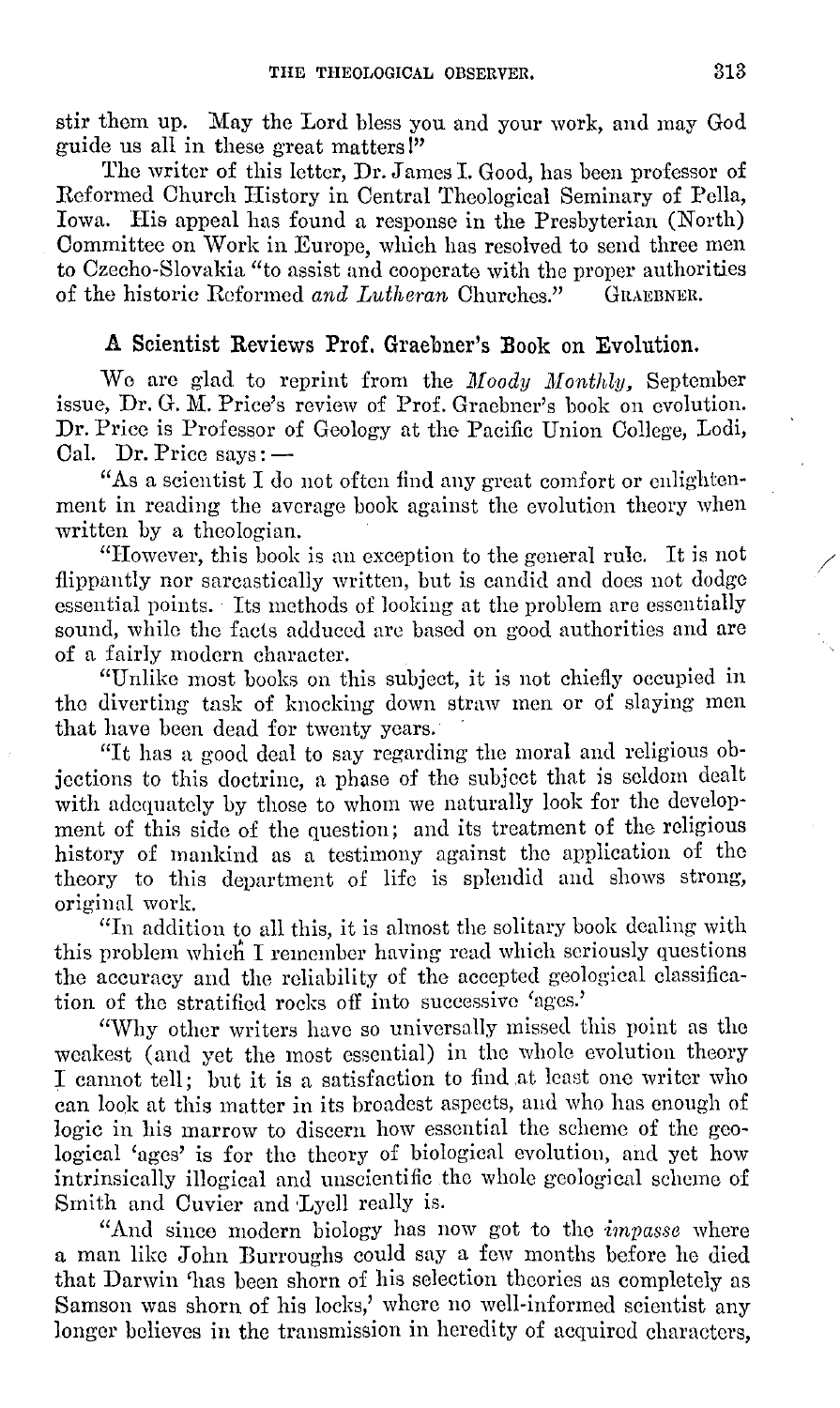and where Mendelism has disposed of about all the rest of the nonsense about variation which used to be so popular thirty years ago,  $$ since biology now finds itself in this blind alley, *about the only part left of the theory of 01·ganic evolution* is *the scheme of the geological succession of life,* and it cannot be long before this feature of the problem will receive more adequate treatment.

"The present volume is good so far as it goes, and it is quite a new thing under tho sun to find a book that deals with this part of the matter at all.

"I am sorry that the typographical work on this book is so unsatisfactory. [This book was not published by Concordia Publishing House, St. Louis, Mo.] It is to be hoped that the numerous slips of this character will be corrected in future editions. But it is a book which ought to be read by every one who has a sufficient familiarity with the general subject to understand and appreciate its line of argument.

"It is good medicine for one of the worst intellectual diseases of tho modern world. Radical criticism and false science were cunning enough to begin at the beginning; for if confidence is destroyed in the first chapters of the Bible, which tell us of God's first creation of the heaven and the earth and of a sinless man made in the image of God, what is the use of talking about faith in the last chapters of the Bible, which tell us of the new heaven and the new earth and of redeemed man restored to open communion with his Maker? Evolution *or* Christianity is the greatest problem before our modern world."

FRITZ.

### Christian Science and the Trinity.

In the *Christian Science Journal* of August, 1921, we read the following under the heading of "The Trinity": -

"The doctrine of the Trinity is tho most complex and difficult question in orthodox theology. It is not to be found in a concrete form in the Old or the New Testament, but has to be reached by a process of deduction or inference. . . . Indeed, it may be said that the theory of three persons in one is arrived at by accepting everything in tho New Testament which seems to support the argument, and ignoring everything that does not. . . . The simple fact is that, as Mrs. Eddy writes, on page 256 of *Science ancl Health,* 'The theory of three persons in one God (that is, a personal Trinity or Triunity) suggests polytheism rather than the one ever-present I AM. "Hear, O Israel: the Lord, our God, is one Lord."".... The primitive Christian, it is quite clear, was untroubled by tho Trinity. Ho knew it simply as a pagan dogma. Tho doctrine was reached later through a process of deduction by the Fathers."

A religion which so thinks and speaks of the doctrine of the Trinity surely cannot be the Bible religion. It is well that we should remember that the so-called Christian Science religion docs not believe in the Triune God, and, therefore, also, of course, does not believe that Christ is the God-man and the Savior. Denying the fact of sin, so-called Christian Science does not believe that it needs a Savior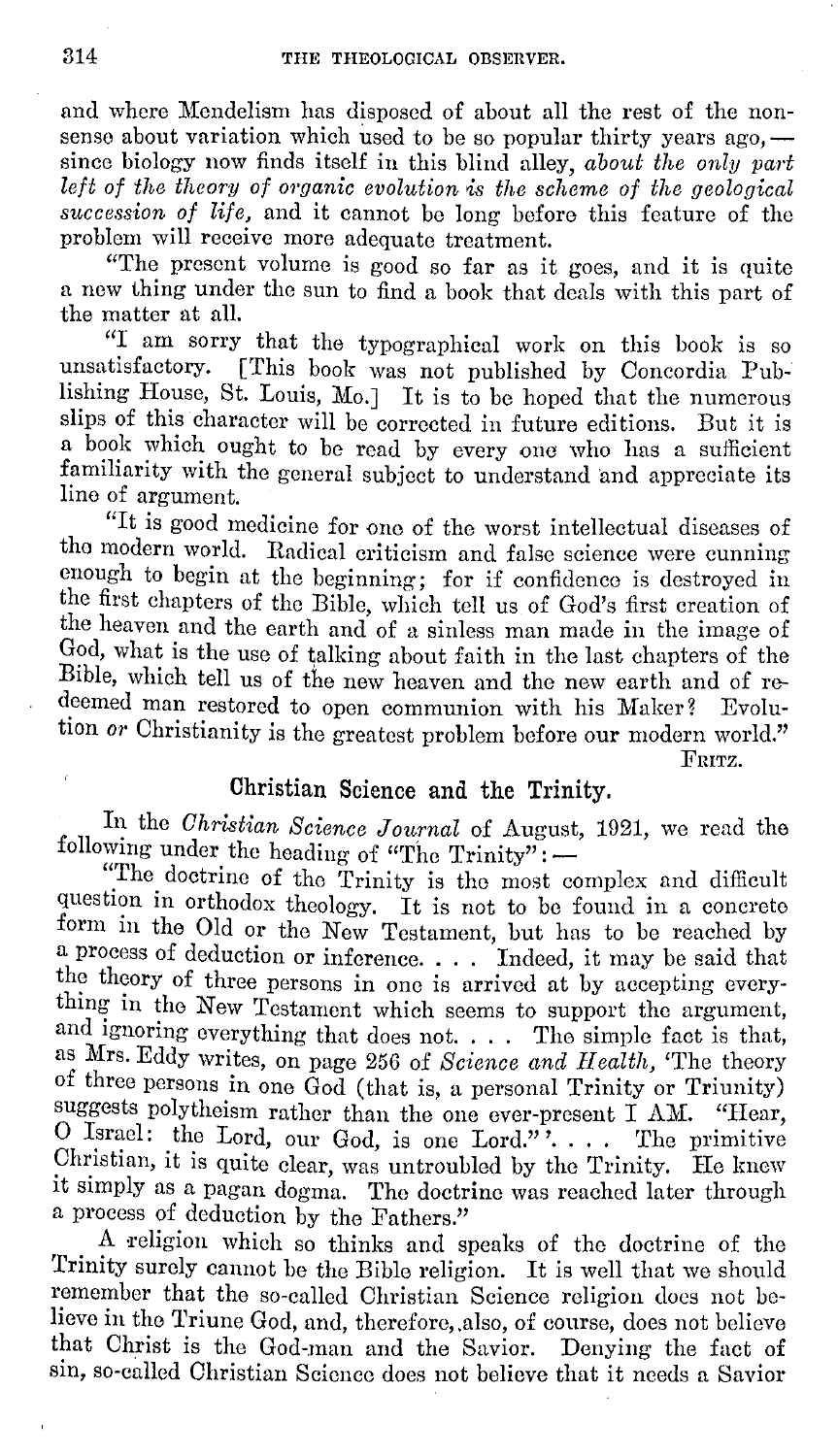from sin. Any one who believes what so-called Christian Science teaches thereby says that he no longer believes the very fundamentals of the Christian religion which are necessary for salvation. · Both words, "Christian" and "Science," ought to be stricken from the official name of Mrs. Mary Baker Eddy's religion. official name of Mrs. Mary Baker Eddy's religion.

#### **The Sun-Phoners.**

This branch of the New Thought movement was briefly characterized in our article in the March issue of the THEOLOGICAL MONTHLY. The *Living Church* (Protestant Episcopal) recently contained this breezy write-up of the cult's leading publication, the *Scientific Chrisl·ian:* -

"From Denver comes an amusing monthly paper called *Scientific Christian,* which appears to be the organ of a combined Eddyism (without Mrs. Eddy), new thought (without much thought), and sunworship. It has been published for twenty-seven years; and the members of its cult are 'Sun-phoners.' I have heard of 'Sun-downers,' but own that this other barbarism is new to me. Mr. and Mrs. T. J. Shelton edit it; and, as Mrs. Shelton publishes the statement from an admiring friend that 'she is the greatest woman in the world,' it ought to be worth reading. Somehow, I didn't find it so; but there are juicy bits;  $e, g$ , this from the Correspondence Department:

"'I am teaching a Sunday-school class, and I don't teach Baptist doctrine either, although I am supposed to do so; but they are all grown-ups, and if they can't tell what they want, I feel I should give them what they need. And they tell *me* that I am a good teacher.'

" 'This is the way all good Scientists are conducting themselves in· the objective universe where they have to associate with orthodox people. Go right on teaching the Truth without antagonizing others; you don't have to offend, and you can be orthodox for that matter, for the fundamental teaching of all sects is the Truth when rightly interpreted. You know how to interpret it!'

"Perhaps this explains why there arc clergy who teach the errors they have long before pledged themselves to repudiate!

"Treatments are given to the fellowship by either of us for one dollar a month; by both of us for two dollars a month. Direct personal and special treatments arc given by either of us for five dollars a month; by both of us for ten dollars a month.'

"One hit of advice is worth handing on:

" 'Give name and address in every letter.

"'You can get more from one month of Sun-phone treatments than from a thousand years of books. You enter into the consciousness of your own divinity.'

"The modest editors declare that 'their ofliee is in the sun'; but currency must be sent to 1657 Clarkson St., Denver - postal connections with the sun being a trifle uncertain, I suppose.

"There are four dimensions - earth, water, air, and fire. You are the fourth dimension.' This is worse than Einstein.

"The testimonials published are fully equal to those in a patent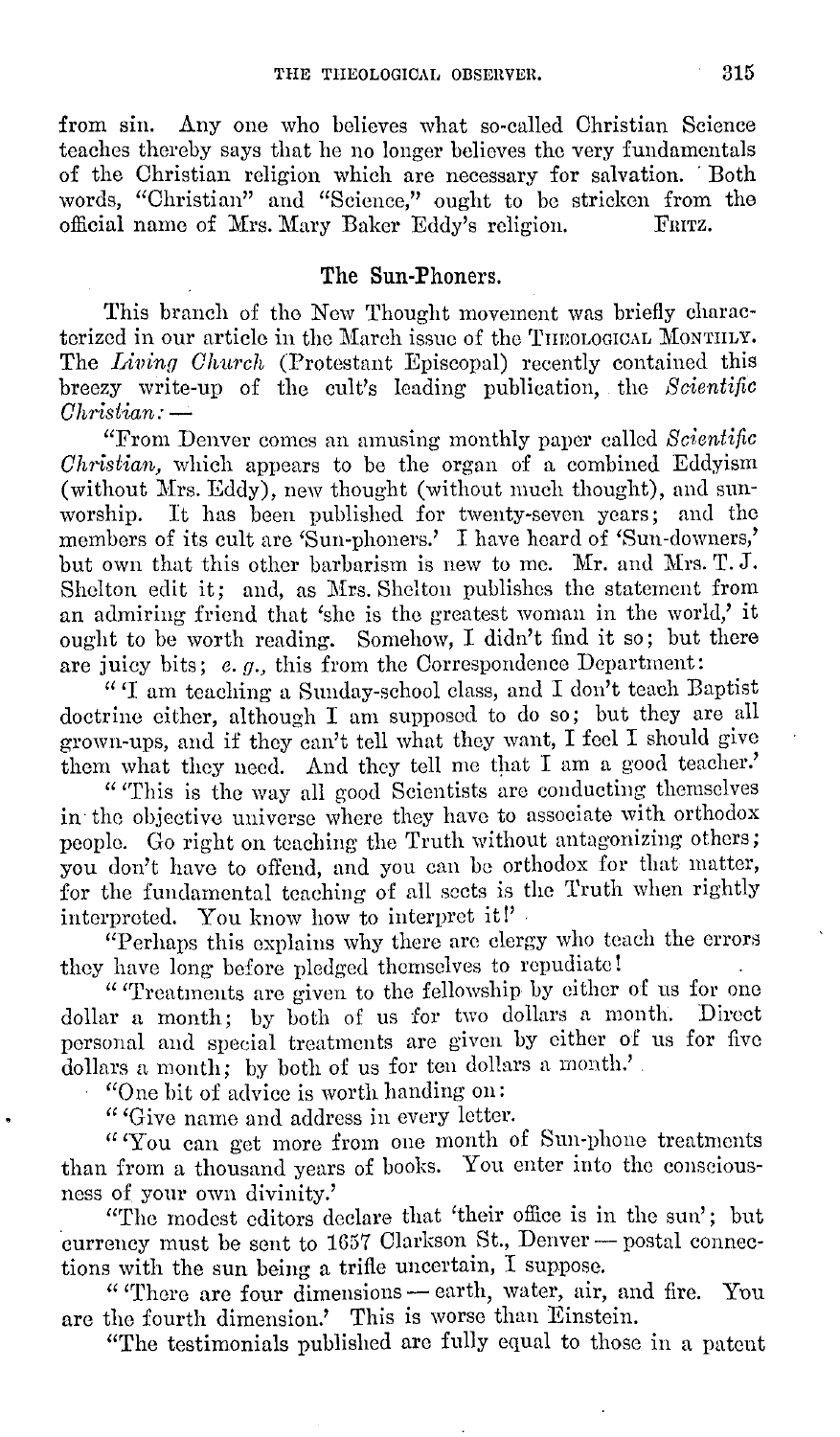medicine almanac. But here is a scheme for bewitching motor cars which is perhaps worth testing, if you believe in witchcraft!

"How are you going to protect children from automobiles? By passing a law prohibiting the manufacture, sale, and use of automobiles? Baby Blanche is an expert driver, but, like her dad, she wants to turn things loose. After being in four accidents in nearly as many months, and smashing her mother's car without receiving a scratch or hurt to herself, except to hurf her feelings, we concluded to protect the car as well as the girl. So when the new car came (it is a blue one this time), we spoke the word for protection of the girl and the car; accidents ceased suddenly. The girl still drives the blue car like a blue streak, not only in Denver, but to Colorado Springs, Idaho Springs, and various mountain-park trips, and everywhere she wants to drive it.'

"I gather that the senior editor was once a Protestant minister of an evangelical denomination. Heu, quantum mutatus!"

The incident of the motor car protected by 'New Thought is not at all exceptional. *Unity,* another publication of the cult, in its September, 1921, issue, p. 268, reports the cure of a case of tonsilitis. The patient, a boy of ten, in the absence of his mother, "placed a copy of *Unity Magazine* around his throat" and was immediately cured. And in the Motherhood Department, p. 251, a prospective mother writes: "I would hardly know that  $I$  am pregnant, and  $I$  am very grateful to God and to *Unity.*" So little removed from fetishism is the latest religious fad of blase lounge-lizards. GRAEBNER.

#### Managing a Convention.

The tendency towards manipulation as a substitute for deliberation 1s ever present in large organizations, also ecclesiastical. In the conventions of interchurch bodies, but also of synodical organizations, the suppression of deliberation and debate and substitution for it of machine government has gone pretty far, if the observations of the *Presbyterian* (Philadelphia) are to be relied upon. The editor, Dr. Kennedy, had been called upon to attend many conventions, conferences, and councils, and in every case was impressed with the tendency to yield enlarged powers to groups and committees, with the consequent elimination of the freedom of debate. He describes the process as follows: -

"Some committee or other company of men make out a plan and map a program; a council, conference, or convention is called, which may be representative in its make-up, or it may be composed of those invited specially by the committee or the company which desires effectual endorsement of the scheme presented.

"The plan and project is then read to the convention. After it is thus read as a whole, it is taken up seriatim for debate and tentative adoption. During the debate, no member of the assemblage is allowed to propose an amendment. All such propositions must be written out and passed over to 'the business committee.' If this committee approves the idea of the proposed amendment, they incorporate it into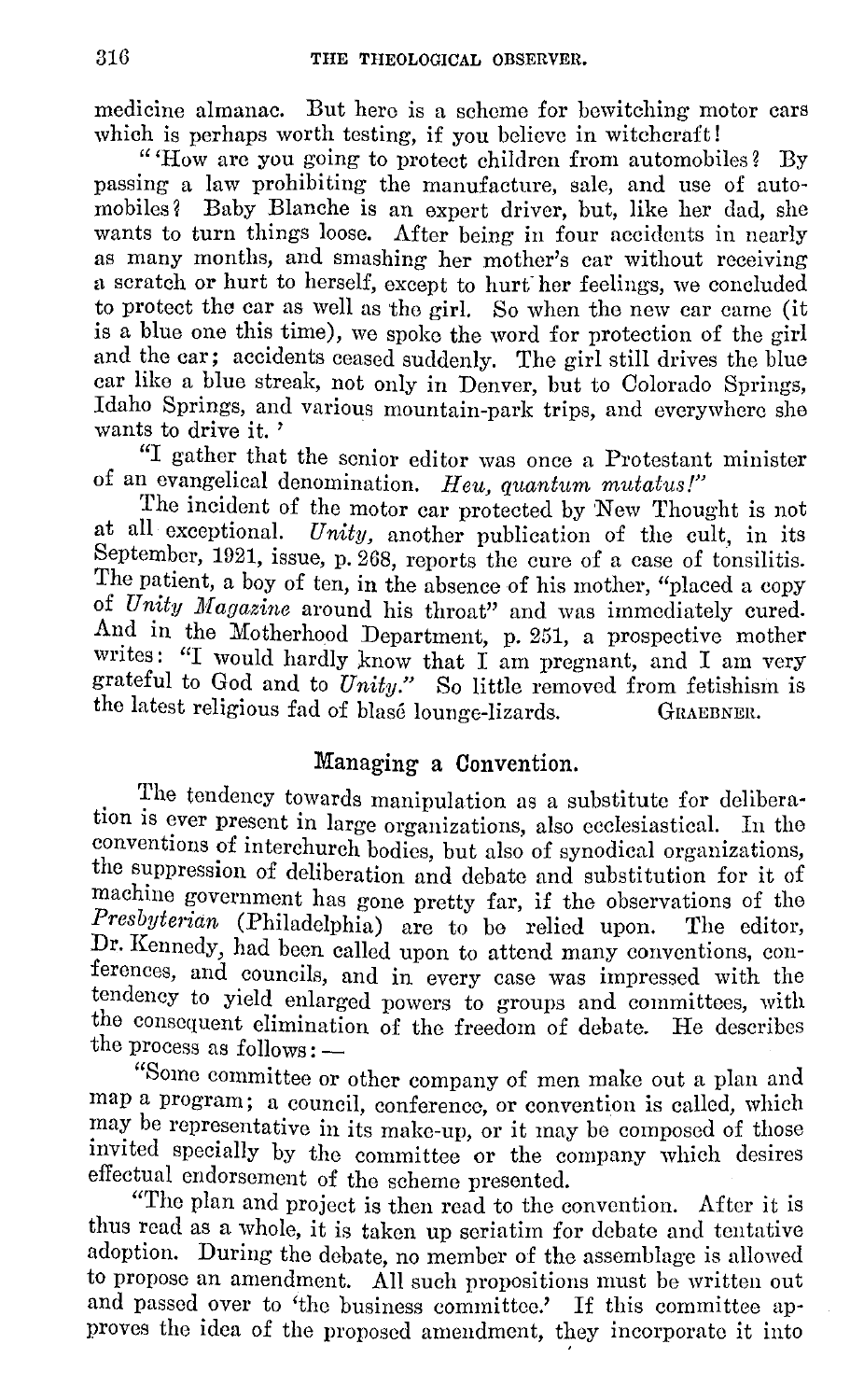the plan in such a way as not to alter or seriously disturb the original<br>proposition. If the proposed amendment is not acceptable to the If the proposed amendment is not acceptable to the business committee, they simply ignore it or recommend no action. When the final vote on the article is read, not only is deliberation thus cut off, but in debating the original proposition, which has been moved and seconded, there is a steering committee which watches every movement and utterance opposed to the motion to approve. In some movement and utterance opposed to the motion to approve. cases one of these steerers stands on the platform beside the presiding officer and keeps up a stiff line of defense of the proposition. Another appears on the floor in front of the moderator's desk, and is prompt to speak from the floor in the defense of the motion to adopt. This is kept up through the entire debate, with the frequent declaration that  $\cdot$ the suggestion would change the whole plan and defeat it, or the statement is frequently made that the committee in charge has gone over and through this whole matter, and they arc persuaded that any serious change in it would destroy its value and defeat its purpose. If a speaker has independence and insists on his motion, then he is informed he must write it out and send it to the business committee. We also noticed that if the committee which prepared the plan had been too cautious and had put some point more timidly than they wished, any effort to push the matter to a bolder measure always succeeded in getting through, although many were shocked and disturbed by its final form and meaning."

This is pretty bad, but worse follows:  $-$ 

"In one recent convention a speaker was not allowed to present a matter before the meeting or to make an address of any kind without giving from one to two days' [ !] notice to the business committee of his purpose and subject. If the business committee believed that such address would in any way interfere with carrying out the program they proposed, then tho privilege of presenting the subject was refused."

The *Presbyterian* concludes that the object of many of these conferences and sessions is to "present their scheme" and "put it over" on the Church, securing its endorsement, and charging it with the obligation of carrying the plan out. As instances of larger movements that employed this method, the editor mentions the "Men and Religion Movement," which "cost the Church nearly a million dollars and accomplished little or nothing," the Laymen's Missionary Movement, which "virtually exhausted itself after great expense," and the Y. M. C. A. canteen work, which, says Dr. Kennedy, "has been confessed a blunder and an ambition by some of its most ardent supporters and workers." Where all this will end, no one can tell. "There seems to be a fascination about this kind of thing which no measure of failure can restrain. The very men who were leaders in the earlier movement which failed aro doubly eager to be leaders in the most recent movements. Indeed, the movements are growing so rapidly in measure and number that the one-time fellow-leaders are become rivals in contest." Of one thing only the *Presbyterian* is sure: Such practises arc "neither democratic in form nor Christian in their